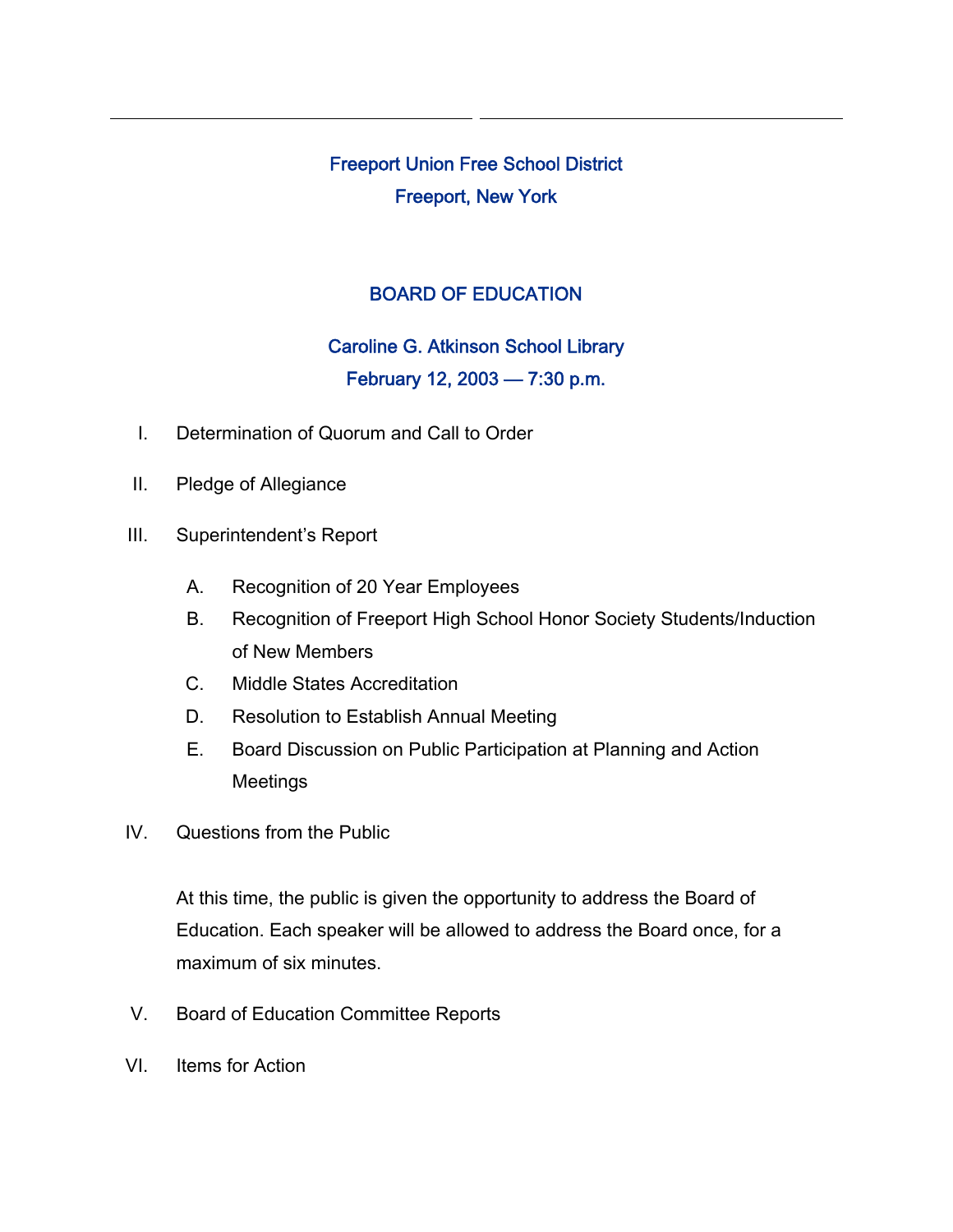## Consent Agenda Items

BE IT RESOLVED that the Board of Education of the Freeport Union Free School District hereby approves the following items; A, B (1, 2, 3, 4, 5), C (1, 2) and D (1, 2) by consent agreement.

## CONSENT AGENDA

A. Consent – Approve

Acceptance of the Minutes:, January 22, 2003

B. Consent – Approve

Personnel Action Report

- 1. Request for Leave of Absence
- 2. Retirement of Staff
- 3. Granting of Tenure
- 4. Resignation of Staff
- 5. Appointment of Staff
- C. Consent Approve

**Education** 

1. Acceptance of the Minutes on the Committees on Special Education and Preschool Special Education: January 8, 2003, January 13, 2003, January 24, 2003, January 31, 2003, February 5, 2003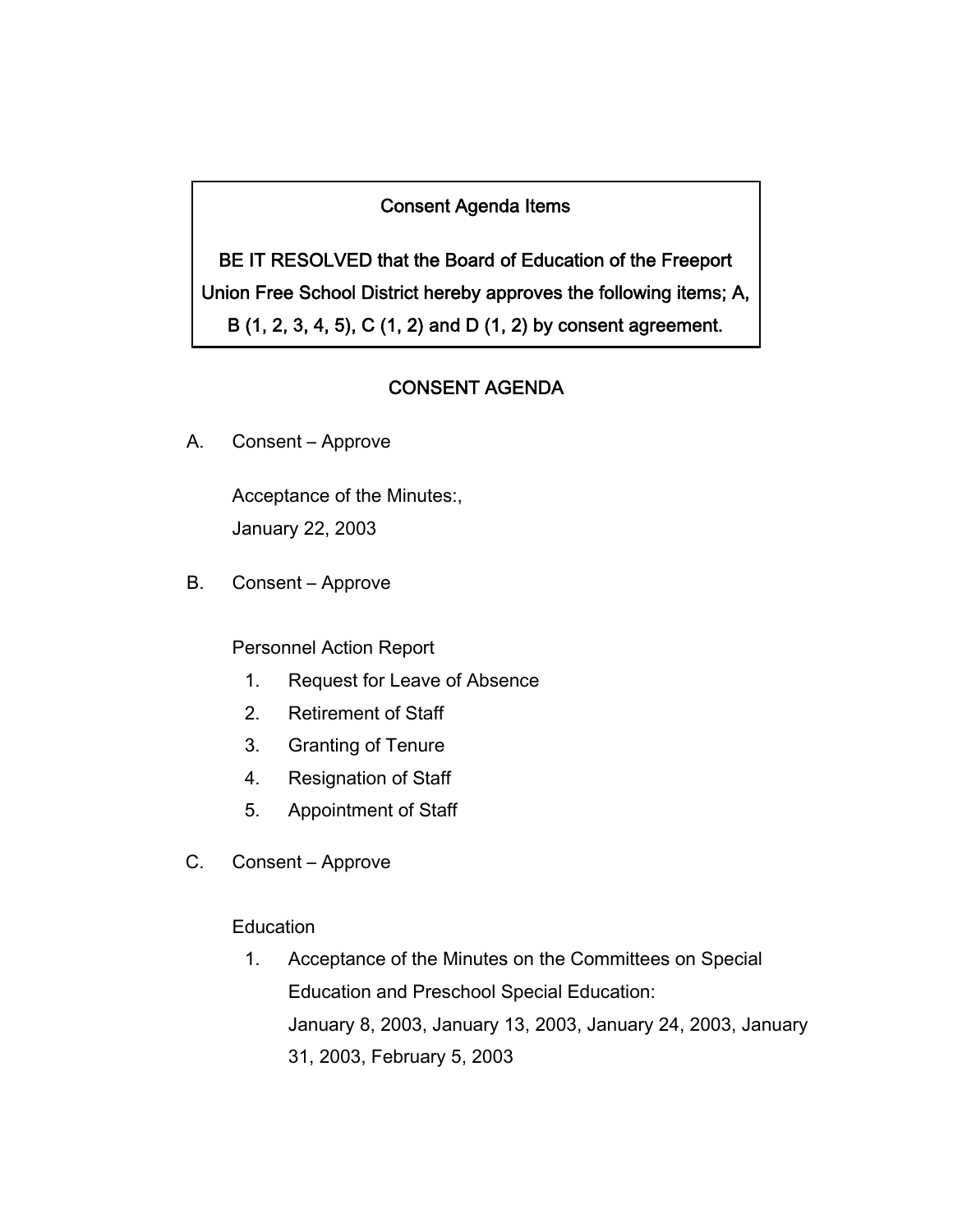- 2. Adoption of the School Calendar for 2003-2004
- D. Consent Approve

#### Finance

- 1. Acceptance of a Gift
- 2. Acceptance of a Bid
- E. Individual Action Items

#### Finance

1. Resolution to Establish Annual Meeting

#### Personnel

- 2. Resolution to ratify and approve wages and fringe benefits currently provided to Central Office Administrators
- 3. Resolution to Approve 2002/2003 Salaries for Certain Central Office Administrators
- F. Other Reports to the Board
	- 1. Calendar of Events February 12, 2003 through March 26, 2003
	- 2. FHS Funds Report January 31, 2003
	- 3. Treasurer's Report December 31, 2002
- VIII. Adjournment
	- IX. Next Meeting
		- Budget Workshop, February 26, 2003, at Caroline G. Atkinson School
		- Planning/action meeting March 12, 2003 at Caroline G. Atkinson School.

All meetings begin at 7:30 p.m. unless otherwise noted.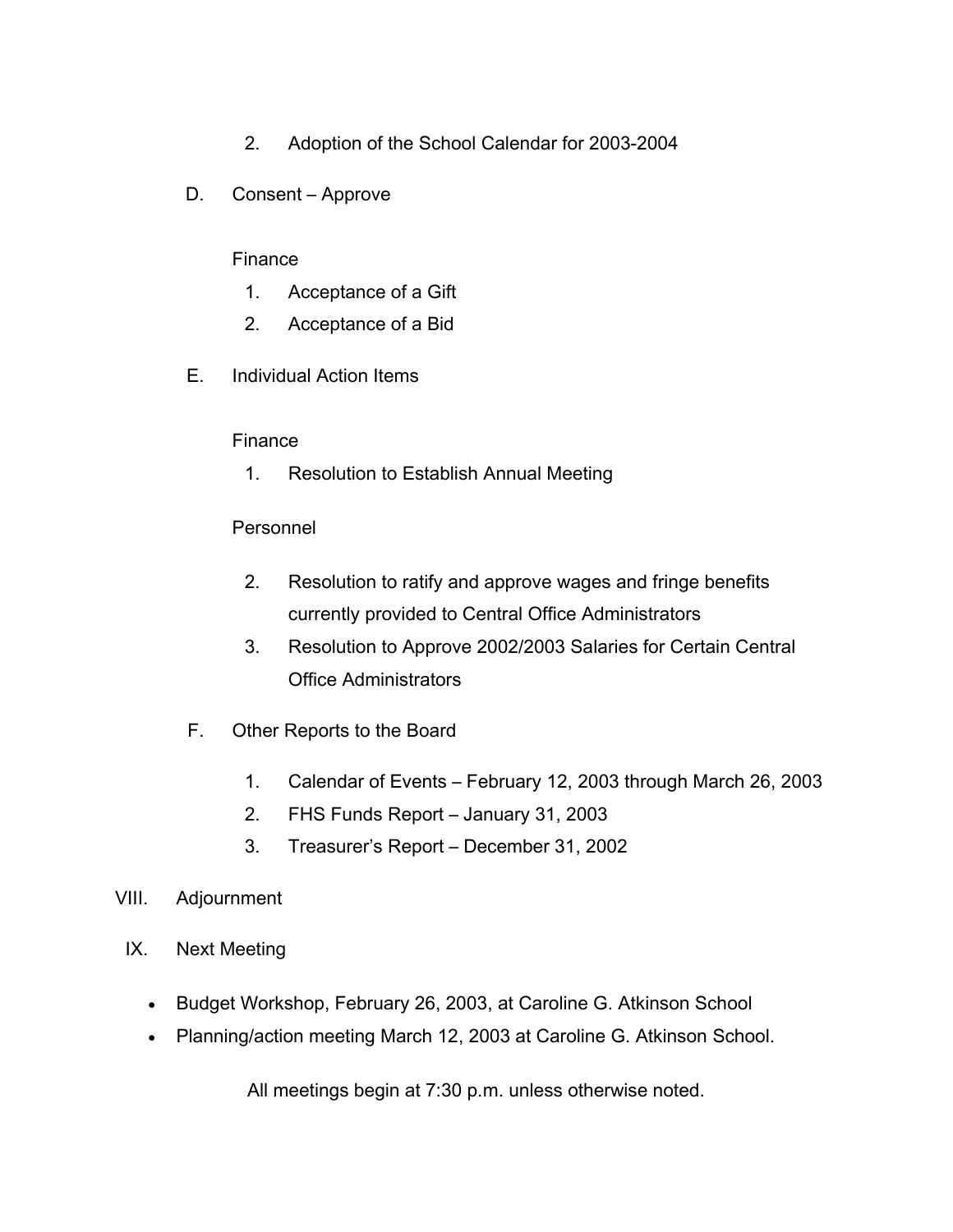Register to vote in School Budget & Trustee elections, School days 8:30 a.m.–3:30 p.m. in the District Clerks Office, or call 867-5209 for information.

| Calendar of Events February 12, 2003 Through March 26, 2003 |  |
|-------------------------------------------------------------|--|
|-------------------------------------------------------------|--|

| <b>FEB</b> |                  | 12 BOE Action Meeting                     | 7:30 PM   | <b>ATK</b> |
|------------|------------------|-------------------------------------------|-----------|------------|
|            |                  | <b>Columbus Avenue PTA Meeting</b>        | 7:00 PM   |            |
|            |                  | 13 Secondary Report Cards                 |           |            |
|            |                  | <b>Atkinson PTA Meeting</b>               |           |            |
|            | 14<br>Tournament | <b>Nassau County Wrestling Qualifying</b> |           |            |
|            |                  |                                           |           |            |
|            | 17               | <b>WINTER RECESS - ALL SCHOOLS</b>        |           |            |
|            |                  | <b>CLOSED</b>                             |           |            |
|            |                  | 24 Schools Re-Open                        |           |            |
|            |                  | 25 Giblyn PTA Meeting                     | 7:30 PM   |            |
|            |                  | 26 BOE Budget Workshop                    | 7:30 PM   | <b>ATK</b> |
|            |                  | Giblyn Family Fun Night                   | 7:00 PM   |            |
| <b>MAR</b> |                  | 3 Pre-K Registration Begins               |           |            |
|            |                  | <b>PTA Council Meeting</b>                | 7:30 PM   | <b>NV</b>  |
|            |                  | <b>Magnet Open House</b><br>6             | 10:00 AM- |            |
|            |                  |                                           | 2:00 PM   |            |
|            |                  | Magnet Exhibit Night, Archer,             |           |            |
|            |                  | Bayview, Giblyn & New Visions             |           |            |
|            |                  | 7 Magnet Schools Application Deadline     |           |            |
|            |                  | Dodd Class Night                          | 7:00 PM   |            |
|            |                  | Fourth Annual "Apollo Amateur Night"      | 8:00 PM   |            |
|            |                  | 10 Elementary Interim Reports             |           |            |